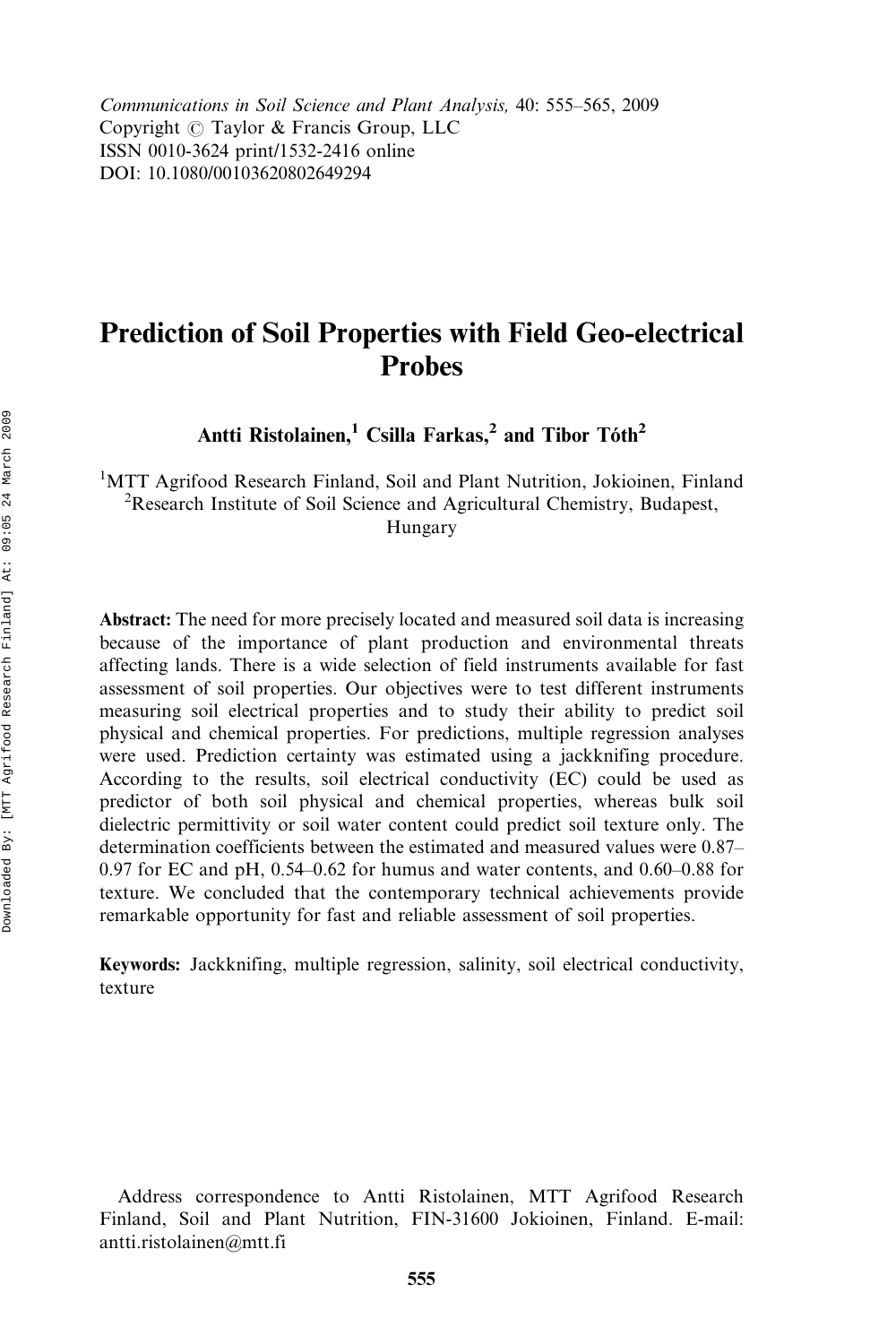# INTRODUCTION

Simultaneously as the need for more detailed soil information is rapidly increasing, more interest is shown in utilizing different instrumental techniques for mapping soil properties indirectly. The need for more precisely located and measured soil data is increasing either because of the importance of plant production or because of the environmental threats affecting soils. The aim in choosing indirect measurements is to overcome the costs of detailed soil mapping based on samples and to expand the spatial resolution of the information gathered. The measurement of apparent soil electrical conductivity  $(EC_a)$  has shown most promise in mapping of soil properties, because of the ease of measurement and good correlations with soil properties affecting yield potential and environmental factors. Often  $EC<sub>a</sub>$  has been shown to correlate with salinity and soil water content, whereas in nonsaline soils ECa has been reported to depend on soil texture, especially the clay content, organic-material content, and plant-available nutrients (Corwin and Lesch 2003). A large variety of sensors based on different measuring principles are readily available to measure soil  $EC_a$ , including electromagnetic methods (EM) with EM induction (McNeill 1980), four electrode resistivity/conductivity sensors (Rhoades, Chanduvi, and Lesch 1999), and capacitive probes. Also soil dielectric permittivity  $(\epsilon)$ , dependant on soil volumetric water content  $(\theta)$ , can be measured rapidly and accurately. Despite the fact that the relationship between  $\theta$  and soil textural features is well studied (Hillel 1982), the measurement of  $\varepsilon/\theta$  has seldom been used in the context of soil mapping. In this study, a series of near-surface geophysical measurements were made as a joint research of RISSAC, Hungary, and MTT, Finland, with the objective to test a range of instruments in different land use-patterns to estimate their ability for predicting soil properties.

# MATERIALS AND METHODS

# Experimental Area

Field surveys were carried out to evaluate differences between the instrument specifications and their ability to map soil type changes in Apaj region, Hungary, 50 km to the southwest of Budapest. Three 70-mlong experimental transects were established representative of different land uses in arable fields and a wide range of salinity conditions. Within each transect, soil apparent electrical conductivity  $(EC_a)$ , dielectric permittivity ( $\varepsilon$ ), and volumetric water content ( $\theta$ ) measurements were carried out in 1-m intervals. Disturbed soil samples for soil physical and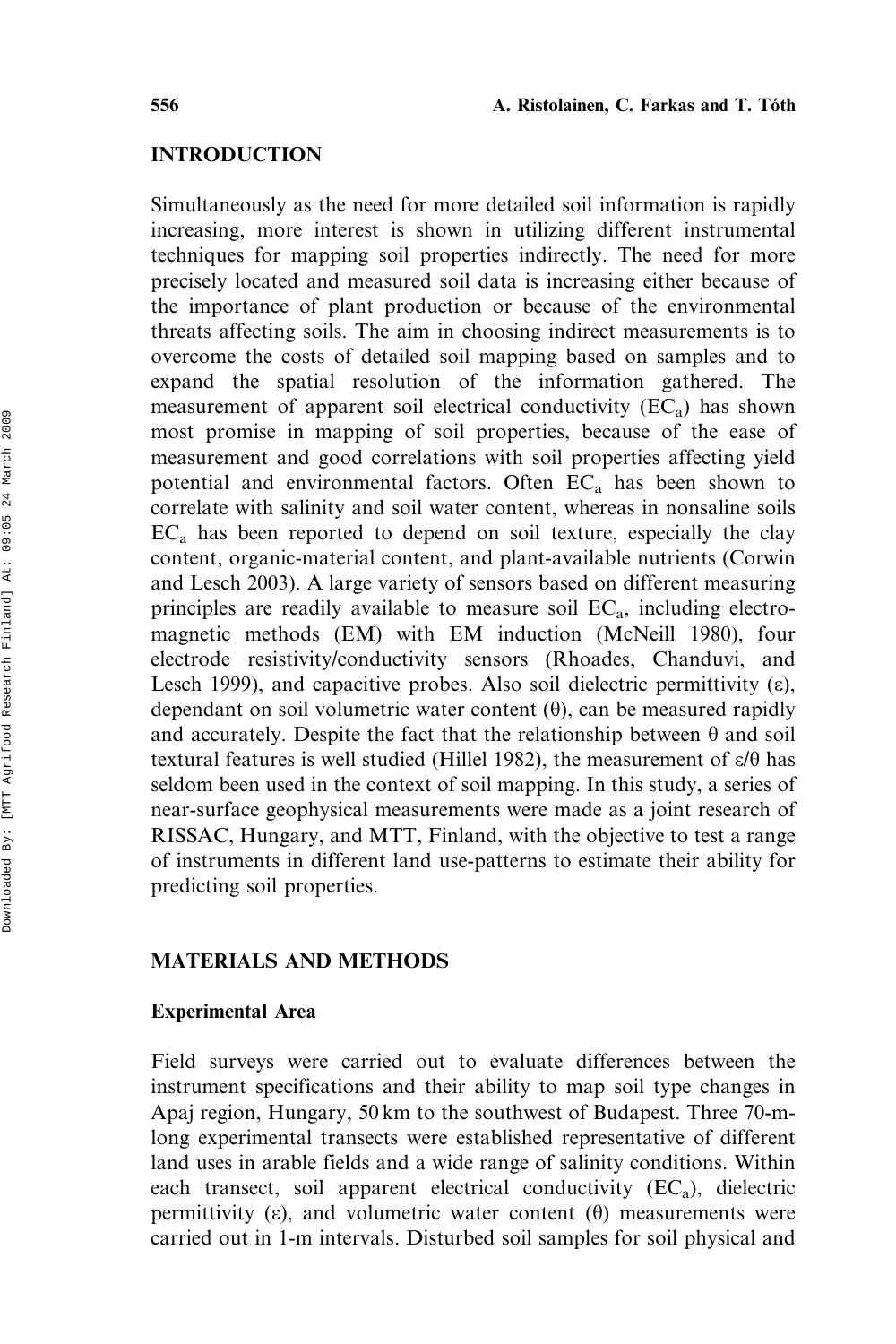chemical properties were taken from every fifth measuring point. The sampling strategy resulted in altogether 210 field-measured points and 45 points with a sampling depth of 0–0.20 m.

The aim in choosing individual transects was to cover soil type changes in the area with contrasting environmental settings. The first transect was located along an agricultural field area with different cultivation practices and crops. It was set along a pasture moderately grazed by sheep, a harvested maize (Zea mays L.) subfield area, a narrow headland area with native grasses, and a field sown with winter wheat (Triticum aestivum L.). The second transect was located nearby in saltaffected grassland crossing areas with no crop cover because of excessive soil salinity, small vegetation typical of soils moderate in salt, and some salt-affected grassland. The third transect was an example of the effect of textural changes in sandy soil compared to the two others. The third transect included areas covered by planted black locust (Robinia pseudoacacia L.) trees and agricultural field sown with winter wheat (Triticum aestivum L.).

#### Field and Laboratory Measurements

Five different instruments with different sensing depths and three measurement principles were used to measure apparent soil electrical conductivity (EC<sub>a</sub>), soil dielectric permittivity ( $\epsilon$  – P<sub>per</sub>, dependant on soil water content), and soil volumetric water content  $(\theta_{BR30})$  directly at the 210 measuring points of the three transects. Instrument specifications are presented in Table 1. Elevation measurements were carried out at all measuring points, using a precise leveling instrument.

From the disturbed soil samples, taken from 45 locations, soil texture (pipette method), pH, organic matter content (OM), electrical conductivity (EC of 1:2.5 soil–water suspension), and soil gravimetric water content were determined.

#### Data Analyses

Means, minimum, maximum values, standard deviations (SDs), and coefficients of variation (CV) were calculated for all soil properties for the whole dataset ( $n = 45$ ) using the STATISTICA software (StatSoft) 2003). The Kolmogorov–Smirnov normality test was performed. Pearson's correlation coefficients were calculated for all pairs of field and laboratory measured data. Linear, quadratic, and multiple models of  $EC_a$ ,  $P_{per}$ ,  $\theta_{BR30}$ , and elevation (E) were evaluated to find the best-fitting models for predicting soil properties from field measured parameters.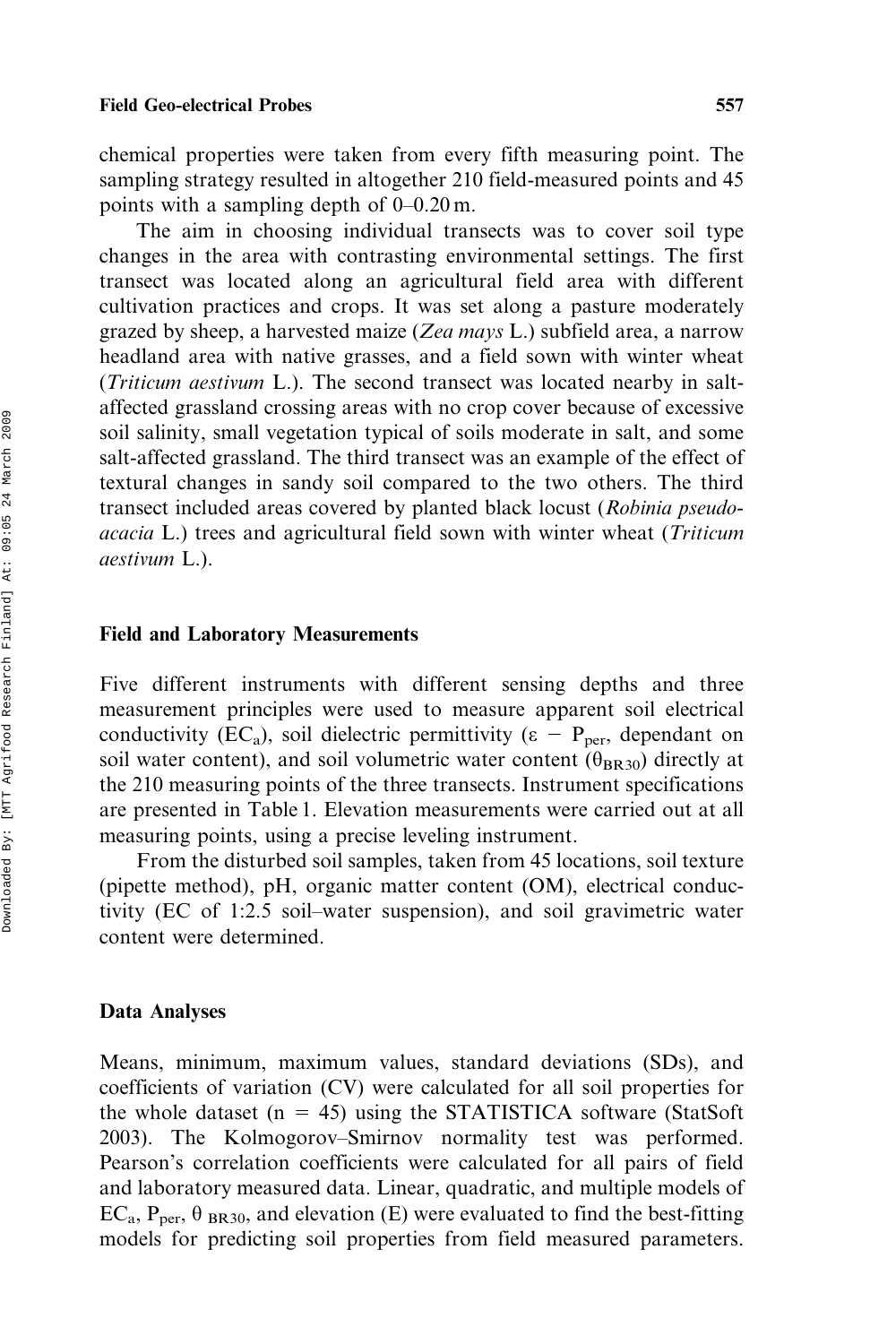| Parameter           | <b>EMRC-120</b>                    | Martek                                                                                 | Conductivity fork          | Plak percometer                                | BR-30               |
|---------------------|------------------------------------|----------------------------------------------------------------------------------------|----------------------------|------------------------------------------------|---------------------|
| Abbreviation        | $\text{EC}_\text{a\_EM}$           | $\mathbb{E}\mathbb{C}_{a\_M}$                                                          | $\text{EC}_{\text{a\_CF}}$ | $EC_{a\_PER}$ , $P_{PER}$                      | $\Theta_{\rm BR30}$ |
| Operation principle | induction                          | Electromagnetic Resistivity/conductivity                                               |                            | Capacitance                                    |                     |
| Operation frequency | Aprox. 10 kHz                      | 10-1000 Hz                                                                             | 500 Hz                     | 75 kHz for EC, 50 MHz Na<br>for water content  |                     |
| Specifications      |                                    | Coil spacing 1 m Dipole configuration 0.90 m Wenner array, 0.48 m<br>electrode spacing | electrode spacing          |                                                |                     |
| Operation depth     | vertical coils<br>$1 - 1.5$ m with | $-0.45$ m                                                                              | $-0.25m$                   | $0.10-0.50$ m (taken at<br>the depth of 0.20m) | 0.10 <sub>m</sub>   |

Table 1. Specifications of instruments used in the study **Table 1.** Specifications of instruments used in the study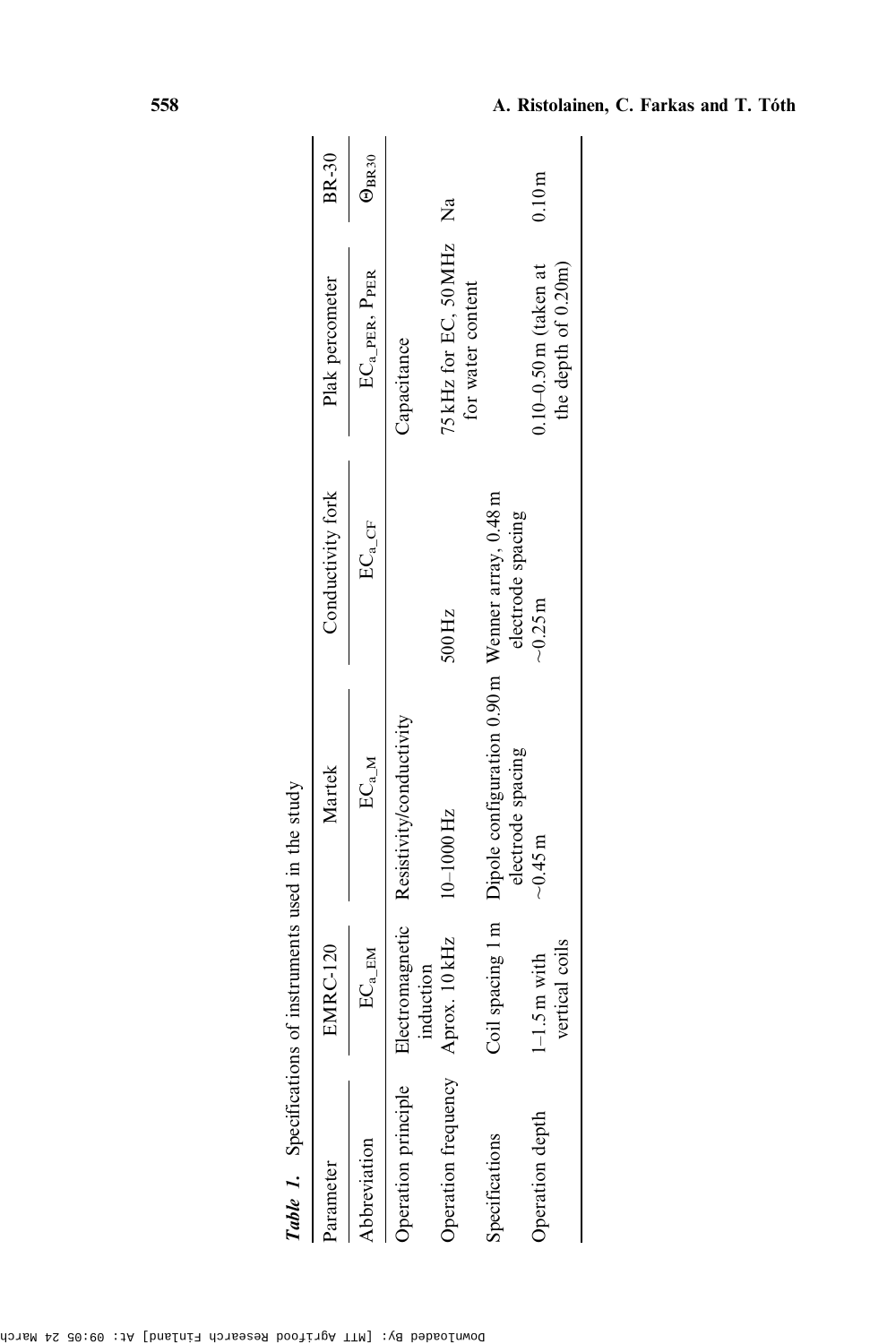The jackknifing technique was used to validate the soil property regression models by taking repeated subsamples of the original sample of  $n = 45$  observations by omitting a single observation at a time. Thus, each subsample consisted of  $n - 1$  observations formed by deleting a different observation from the sample. The jackknife estimate (mean $_{\text{IN}}$ ), the standard error (SE), and the determination coefficient  $(R^2_{val})$  between the measured and estimated values were calculated from these truncated subsamples.

A variogram model was used (GS+, Gamma Software, USA) to evaluate the distance of spatial dependence. Variograms represent variance classified according to distance between sample sites. They consist of three parts: nugget, range, and sill. Nugget characterizes the variation over short distances, whereas sill is the level where variogram model reaches the maximum and levels out. Sill values are the prior variances of the variable. Range is referred as the maximum distance where spatial dependence occurs.

### RESULTS AND DISCUSSION

The descriptive statistics of direct and laboratory-measured soil properties are given in Table 2. Coefficients of variation of direct measurement readings ranged from 22 to 182%, indicating substantial spatial variation.

Pearson's correlation coefficients between the seven soil properties and results of direct measurements and elevation were significant in many instances (Table 3). In general, both  $EC_a$  and  $P_{PER}/\theta_{BR30}$  ( $\varepsilon/\theta$ ) correlated positively with clay and silt fractions located more on low-lying soil areas, and the correlation with the sand fraction was clearly negative. These results are in good agreement with those reported by Mueller et al. (2003) and Domsch and Giebel (2004). For  $EC_a$  and  $P_{PER}/\theta_{RR30}$ , the correlation was at the same level between soil textural classes and field measurements. Poor correlation, however, was found between  $P_{PER}/$  $\theta_{BR30}$  and soil chemical properties.

The differences between instruments measuring  $EC<sub>a</sub>$  were only minor. Also both tested capacitive soil moisture content instruments produced comparable results and good correlation with soil gravimetric moisture content determined from soil samples. Compared to fieldmeasured  $EC<sub>a</sub>$  values, most evident was the effect of soil salinity and texture (Table 3, Figures 1 and 2). Because mineral soil particles are resistive in dry conditions and electrical conductivity in soil is mainly electrolytic, that is, through ions in soil water fractions (Friedman 2005), significant correlations with soil particle-size classes are likely due to higher soil water retention capacity typical for soils with high clay and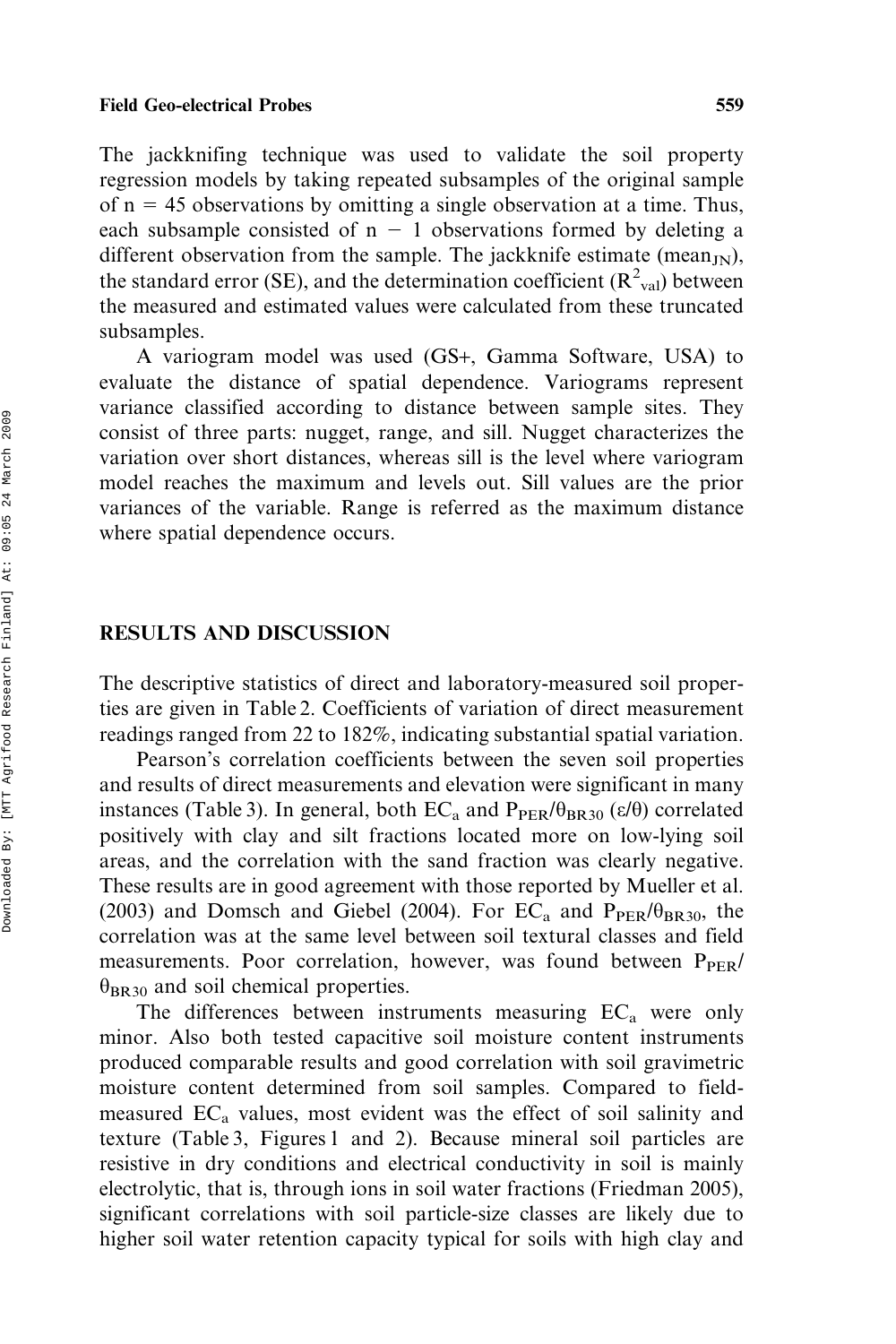| Parameter            | Unit                               | Mean | Min. | Max.               | <b>SD</b> | CV(%) |  |  |  |
|----------------------|------------------------------------|------|------|--------------------|-----------|-------|--|--|--|
|                      |                                    |      |      | <b>Predictors</b>  |           |       |  |  |  |
| E                    | m                                  | 97.6 | 95.7 | 101.2              | 1.8       | 1.8   |  |  |  |
| $EC_{a\_EM}$         | $mS m^{-1}$                        | 56.8 | 2.2  | 457.6              | 99.4      | 175.1 |  |  |  |
| $\mathbf{EC_{a\_M}}$ | $mS m^{-1}$                        | 27.6 | 5.7  | 93.4               | 26.2      | 95.3  |  |  |  |
| $EC_{a\_PER}$        | $mS m^{-1}$                        | 24.1 | 13.5 | 30.5               | 4.5       | 18.6  |  |  |  |
| $EC_{a\_CF}$         | $mS m^{-1}$                        | 63.4 | 4.9  | 500.0              | 115.2     | 181.7 |  |  |  |
| $P_{PER}$            |                                    | 30.2 | 15.7 | 39.0               | 6.6       | 21.8  |  |  |  |
| $\Theta_{BR30}$      | $\mathrm{m}^3$ 100 m <sup>-3</sup> | 10.2 | 7.8  | 16.9               | 2.4       | 24.1  |  |  |  |
|                      |                                    |      |      | <b>Predictants</b> |           |       |  |  |  |
| pH                   |                                    | 8.5  | 7.0  | 10.5               | 0.9       | 10    |  |  |  |
| EC                   | mS                                 | 0.5  | 0.1  | 4.1                | 0.8       | 148   |  |  |  |
| <b>Humus</b>         | $\mathrm{g\,g}^{-1}$               | 1.7  | 0.2  | 2.7                | 0.7       | 43    |  |  |  |
| Water content        | $\mathrm{g\,g}^{-1}$               | 17.3 | 10.8 | 21.7               | 2.7       | 15    |  |  |  |
| Sand                 | $>0.05$ mm, %                      | 57.8 | 29.8 | 84.7               | 15.8      | 27    |  |  |  |
| <b>Silt</b>          | 0.002-0.05 mm, $%$                 | 22.2 | 7.2  | 32.8               | 7.7       | 35    |  |  |  |
| Clay                 | $< 0.002$ mm; %                    | 18.9 | 4.5  | 37.8               | 9.4       | 50    |  |  |  |

Table 2. Descriptive statistics of direct measurements, elevation, and soil properties ( $n = 45$ )

Notes. E is elevation,  $EC_a$  is apparent soil electrical conductivity measured by the four different instruments (Table 1),  $P_{PER}$  is permittivity,  $\theta_{BR30}$  is the field measured soil water content, and EC is electrical conductivity measured in 1:2.5 soil–water in mS  $10^{-2}$ m<sup>-1</sup> suspension.

fine material content (Table 2). In transects 1 and 3, the increase of clay and silt content was reflected by both higher  $EC<sub>a</sub>$  values and soil water contents.

| Parameter                                                                         | E                                                            | $EC_{a\_EM}$ $EC_{a\_M}$ $EC_{a\_PER}$ $EC_{a\_CF}$ $P_{PER}$ |  |  |  |  | $\Theta_{BR30}$ |  |
|-----------------------------------------------------------------------------------|--------------------------------------------------------------|---------------------------------------------------------------|--|--|--|--|-----------------|--|
| pН                                                                                | $-0.62$ ** $0.94$ ** $0.90$ ** $0.94$ ** $0.87$ ** $0.21$    |                                                               |  |  |  |  | 0.23            |  |
| $EC$ (mS)                                                                         | $-0.39 * 0.82 ** 0.98 ** 0.87 ** 0.96 ** -0.10$              |                                                               |  |  |  |  | $-0.11$         |  |
| Humus $(g g^{-1})$                                                                |                                                              | $0.31 * -0.76 * -0.78 * -0.78 * -0.76 * -0.21$                |  |  |  |  | 0.02            |  |
| Water content<br>$(g g^{-1})$                                                     | $-0.49$ ** $-0.07$ $-0.23$ $-0.12$ $-0.25$ $0.77$ ** 0.61 ** |                                                               |  |  |  |  |                 |  |
| Sand $(>0.05$ mm,<br>$\%$                                                         |                                                              | $0.87$ **-0.75 **-0.68 **-0.79 **-0.68 **-0.63 **-0.62 **     |  |  |  |  |                 |  |
| Silt $(0.002 -$<br>$0.05$ mm, $\%$ )                                              | $-0.90**$ 0.63 ** 0.52 ** 0.63 ** 0.51 ** 0.75 ** 0.69 **    |                                                               |  |  |  |  |                 |  |
| Clay (<0.002 mm; -0.83 ** 0.81 ** 0.76 ** 0.86 ** 0.76 ** 0.53 ** 0.57 **<br>$\%$ |                                                              |                                                               |  |  |  |  |                 |  |

Table 3. Correlation coefficients among soil properties and direct measurements for the 45 sampling points

\*, \*\* Significance at 0.05 and 0.01 probability levels, respectively.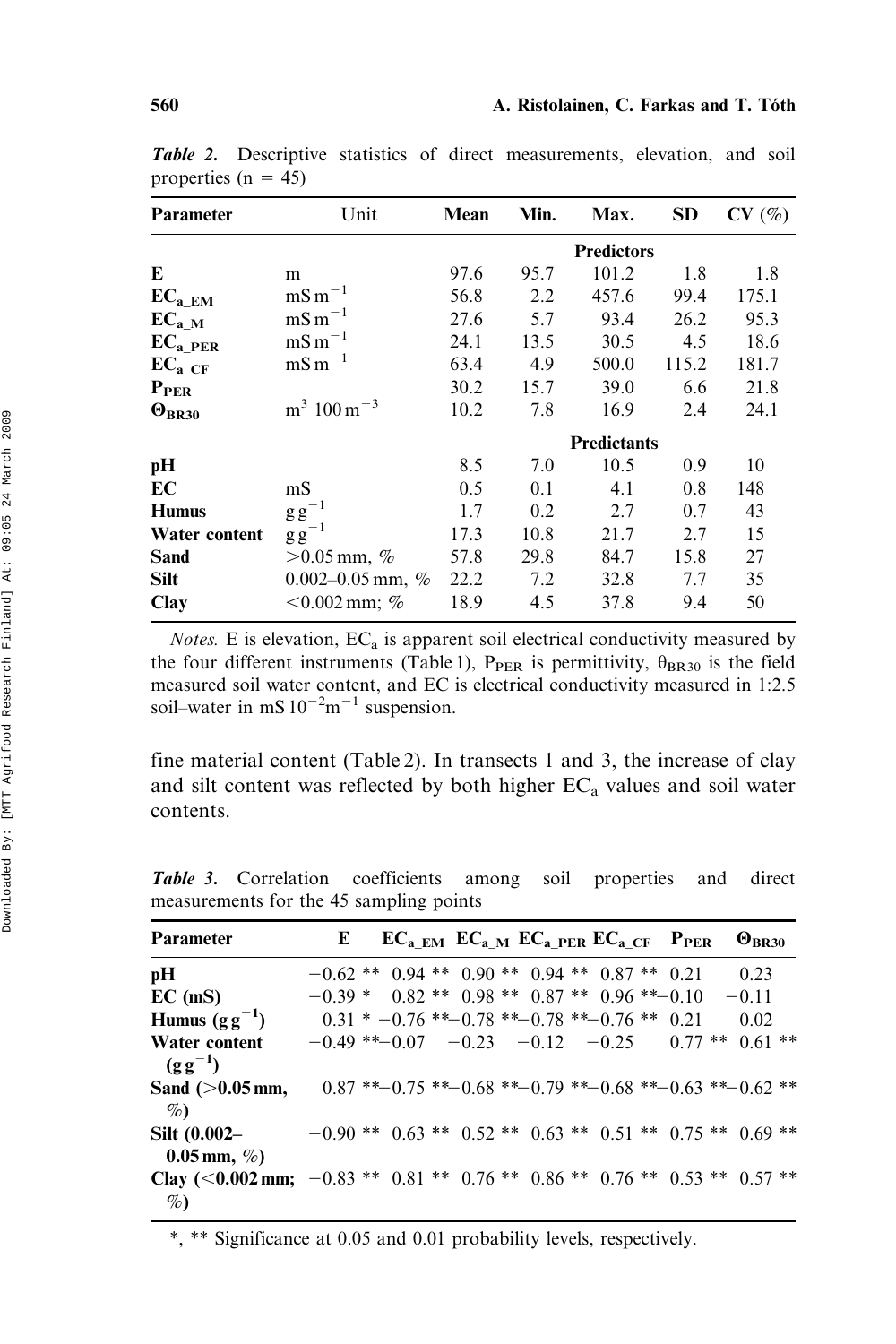

Figure 1. Variation of field measured ECa<sub>CF</sub> (depth response 0–0.25 m) and laboratory measured (0–0.20 m) EC (1:2.5) within transect 2 located in salt affected grassland ( $r = 0.97$ ,  $p < 0.01$ ).



Figure 2. Relationship between soil electrical conductivity (mS m<sup>-1</sup>, response from 0–0.25 m) and soil volumetric water content  $(m^3 100m^3)$ , taken at the depth of 0.10 m) along three transects. Linear regression line represents relationship between  $\hat{\theta}$  and EC<sub>a</sub> in points where the effect of salt was not dominant (EC<sub>a</sub> >  $90 \,\mathrm{mS\,m^{-1}}$ ).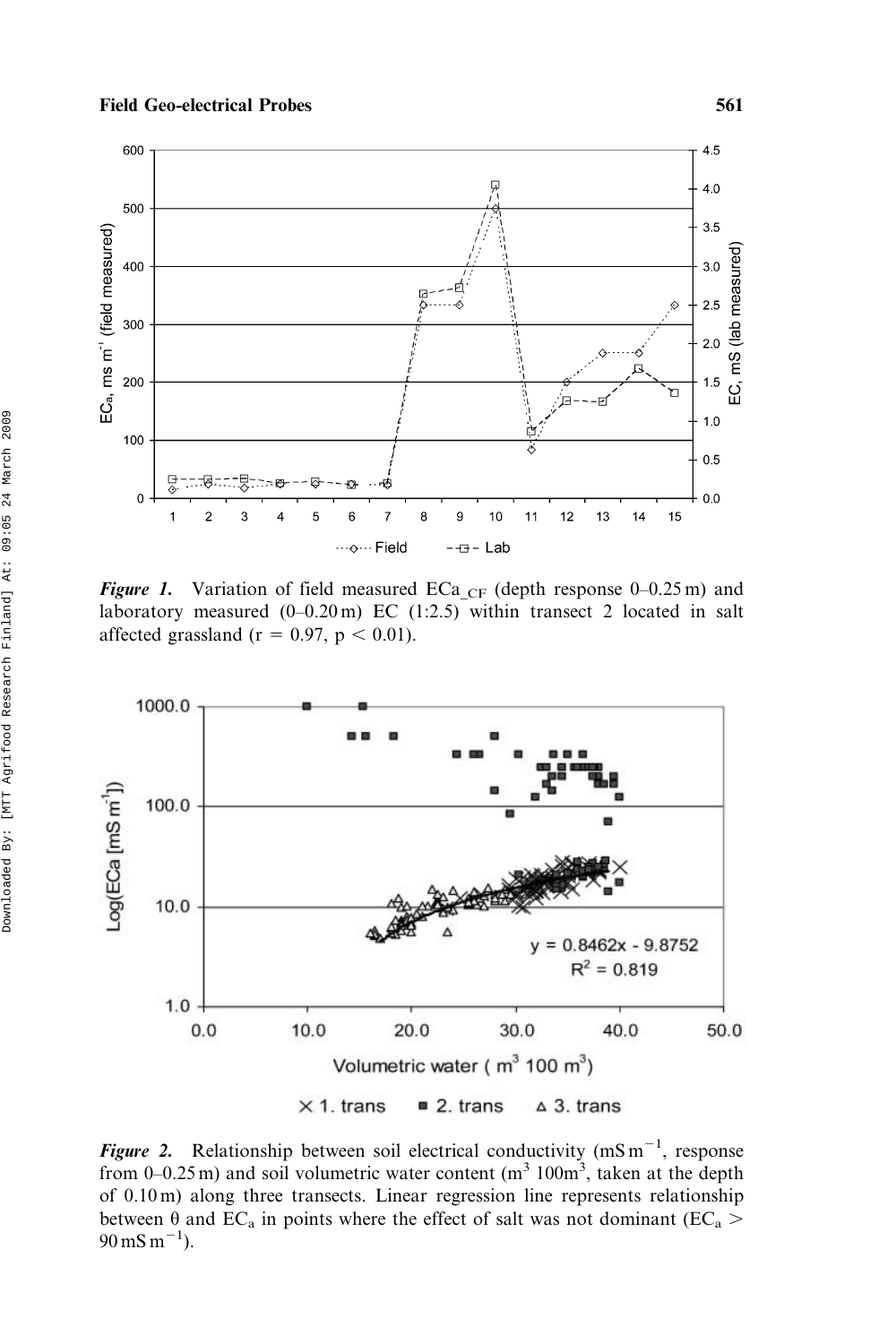On saline plots within second transect variation of field-measured soil,  $EC<sub>a</sub>$  followed closely that of laboratory-measured soil-suspension EC values (Figure 1). Because soil volume measured with  $EC_a$  probes is somewhat larger than that used for soil sampling  $(200 \text{ cm}^3)$ , small deviations within soil blocks are most likely averaged, and the method is not as susceptible to errors as sampling based on small point samples. In the other two transects, despite the correlation between field and laboratory-measured soil EC being positive, the results were more scattered and contribution of soil water content to field measured  $EC_a$ was of more importance than soil paste EC, representing the amount of ions dissolved in pore water and absorbed on colloids (Figure 2).

As field methods of measuring soil  $EC<sub>a</sub>$  show close correlation with soil salinity as expressed by laboratory-determined soil suspension EC (1:2.5) (Table 2, Figure 1), the variation of soil  $EC_a$  could be used to estimate scales of variation of soil salinity (e.g., for sampling and measurement scheme design). The mosaic-like structure of soil formation caused by repetitive river flooding and aerial transport combined is clearly shown in the scale of spatial dependence being only about 20 m (Figure 3), which in turn could hardly be described with traditional sampling schemes, because considerably larger amounts of samples would be needed.



#### **Isotropic Variogram**

Figure 3. Exponential variogram model for soil  $EC_a$  measured with  $EC_m_d$ (depth response 0–0.45 m) over transect 2 representing semivariance  $(mS<sup>2</sup>m<sup>-2</sup>)$ over separation distances (m).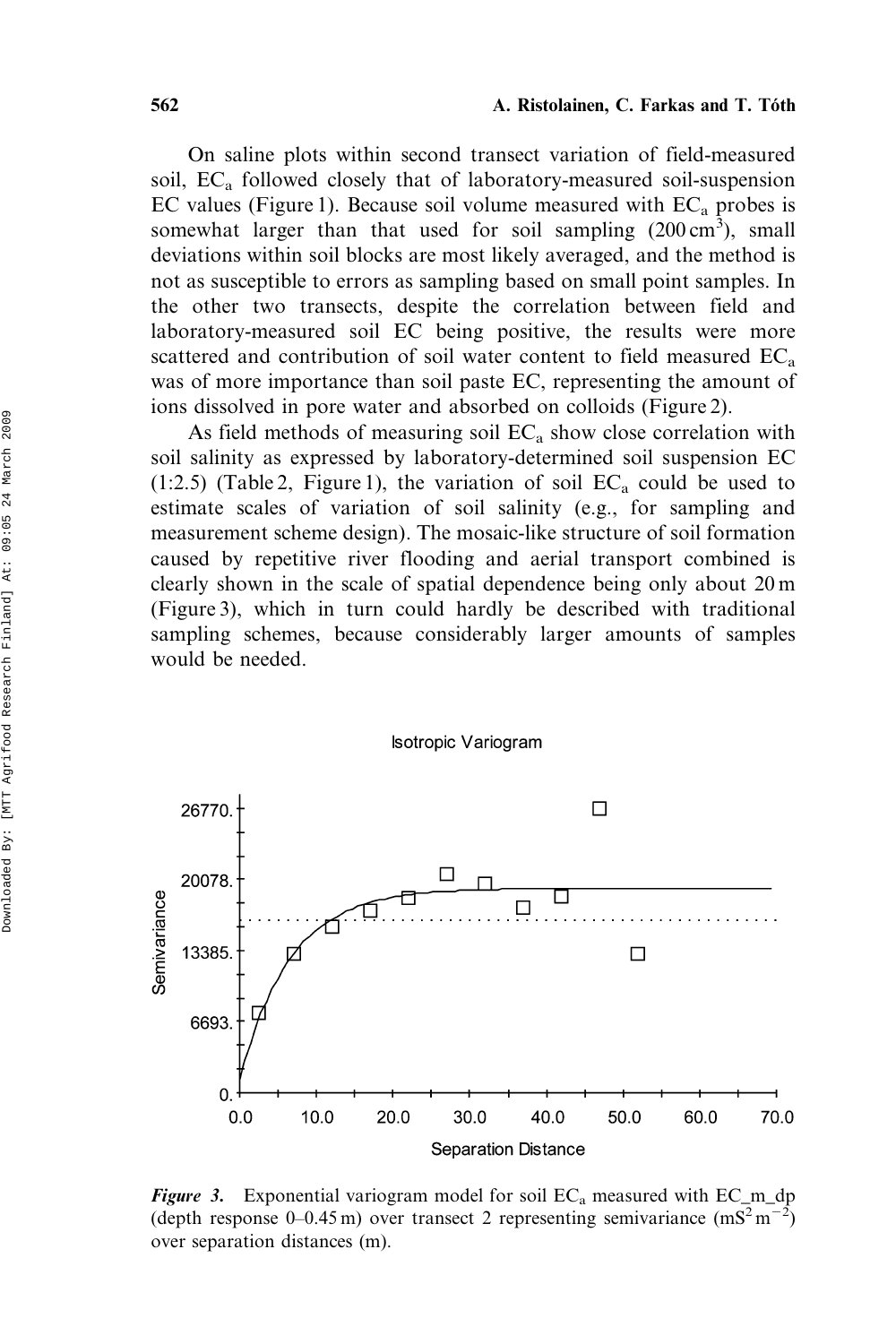Based on multiple regression analyses, best-fit models representing soil properties with field-measured  $EC_a$  or/and  $P_{PER}/\theta_{BR30}$  and local elevation parameters (E) as predictors were selected (Table 4). The first of the selected models shows the simpler predictive algorithm. Models selected were significant ( $P < 0.05$ ).

Ristolainen, Tóth, and Farkas (2006) previously demonstrated that the differences between different instruments in measuring  $EC_a$  or  $P_{PER}/$  $\theta_{BR30}$  were minor, and therefore a single instrument was not proven to give clearly higher coefficients of determination than others, but the results demonstrated that in many cases the optimum instrument selection would depend on soil properties studied.

| Soil property                    | <b>Selected models</b>                                               | $R^2$ | <b>Measured</b><br>data |             | <b>Validaton</b> |            |             |  |  |
|----------------------------------|----------------------------------------------------------------------|-------|-------------------------|-------------|------------------|------------|-------------|--|--|
|                                  |                                                                      |       | Mean                    | <b>SD</b>   | $Mean_{JN}$      | SЕ         | $R^2_{val}$ |  |  |
| рH                               | $5.13 + 0.331$ EC <sub>a</sub> EM                                    | 0.88  | 8.50                    | 0.87        | 8.50             |            | 0.47 0.87   |  |  |
|                                  | $7.642 + 0.031ECa$ PER                                               | 0.89  |                         |             | 8.50             |            | 0.45 0.88   |  |  |
| EC                               | $0.092 + 0.008$ EC <sub>aM</sub>                                     | 0.96  | 0.54                    | 0.80        | 0.54             |            | $0.26$ 0.95 |  |  |
| (mS)                             | $0.150 + 0.005ECa.M +$<br>$0.00001EC_{a M}^2$                        | 0.97  |                         |             | 0.54             |            | 0.22 0.97   |  |  |
| <b>Humus</b>                     | $2.25 - 0.021EC_{a\_PER}$                                            | 0.61  | 1.67                    | 0.71        | 1.67             |            | $0.68$ 0.58 |  |  |
| $(g g^{-1})$                     | $2.128 - 0.009EC_{a_M} +$<br>$0.00001EC_{a M}^2$                     | 0.66  |                         |             | 1.68             |            | $0.65$ 0.62 |  |  |
| Water<br>content                 | $6.12 + 0.470P_{PER}$                                                | 0.59  | 17.35                   | 2.67        | 17.46            |            | 2.80 0.55   |  |  |
| $(g g^{-1})$                     | $45.66 - 0.010ECa CF +$<br>$0.346P_{PER} - 0.370E$                   | 0.63  |                         |             | 17.44            |            | 2.84 0.54   |  |  |
| <b>Sand</b>                      | 70.95 - 0.476 $\rm EC_{a\ PER}$                                      | 0.62  |                         | 57.85 15.84 | 57.76            | 14.85 0.60 |             |  |  |
| $(>0.05$ mm,<br>$\%$             | $103.02$ E $-$<br>$0.410ECa$ PERR -<br>$1.123\Theta_{BR30}$          | 0.83  |                         |             | 57.98            | 11.17 0.77 |             |  |  |
|                                  | $-336.53 -$<br>$0.280ECa.PERR$ –<br>$0.392\Theta_{\rm BR30}$ + 4.24E | 0.88  |                         |             | 57.98            |            | 9.24 0.84   |  |  |
| <b>Silt</b>                      | 382.64 + 0.010EC <sub>a M</sub> –<br>3.700E                          | 0.82  | 22.20                   | 7.70        | 22.20            |            | 5.11 0.80   |  |  |
| $(0.002 -$<br>$0.05$ mm,<br>$\%$ | $161.15 + 0.047ECa.M +$<br>$0.803P_{PER} - 1.643E$                   | 0.86  |                         |             | 21.57            |            | 4.82 0.83   |  |  |
| Clay                             | $269.62 + 0.203ECa$ PER<br>$-2.627E$                                 | 0.90  | 18.92                   | 9.41        | 18.91            |            | 4.73 0.88   |  |  |
| $\%$                             | $(0.002 mm; 127.88 + 0.103ECa M +$<br>$0.672P_{PER} - 1.330E$        | 0.90  |                         |             | 17.73            |            | 4.59 0.88   |  |  |

Table 4. Selected regression models to predict soil properties and their validation based on jackknifing ( $n = 45$ ;  $p < 0.05$ )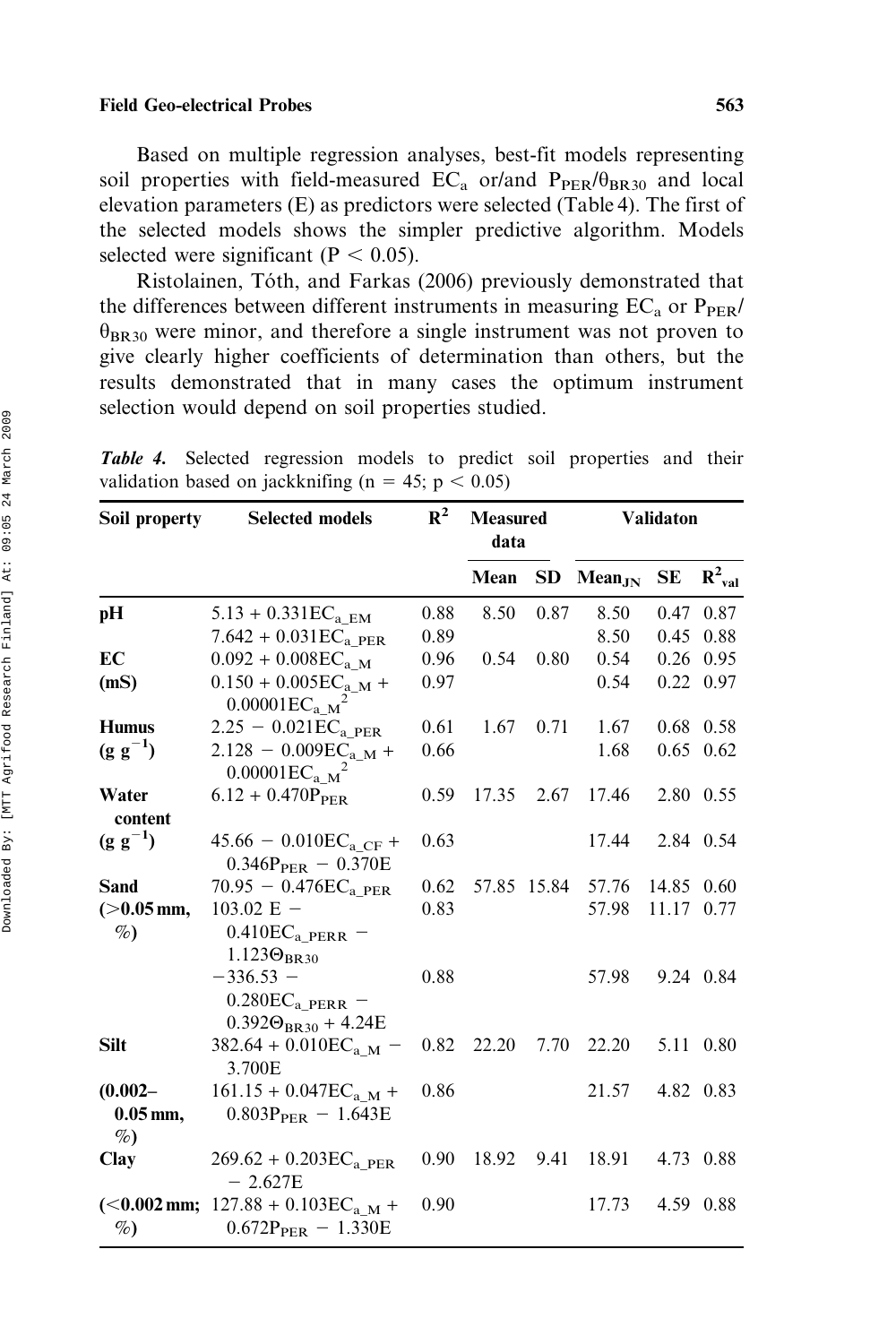For the best prediction models, the determination coefficients between the estimated and measured values  $(R^2_{val})$  were 0.97, 0.88, 0.62, and 0.55 for EC, pH, humus, and gravimetric water contents, respectively. The reason for a strong relationship between pH of soil and field measured  $EC_a$  lies in the causal connection of salinity and pH in areas dominated with sodium bicarbonate  $(NaHCO<sub>3</sub>)$  and sodium carbonate (NaCO<sub>3</sub>) salts, as described in more detail by Tóth and Jozefaciuk (2002) for a similar region in Hungary. Regarding texture, the highest values of  $R^2_{val}$  were 0.84, 0.83, and 0.88 for sand, silt, and clay fractions.

In this validation dataset, the average of measured soil properties was very similar to the average obtained from the models. Quality of the prediction, as indicated by the standard error (SE) and coefficient of determination  $(R^2_{val})$ , calculated for the observed and predicted soil properties are shown for these selected models. In all the cases, the SE was less than the SD of measured soil properties. We concluded that the selected models could provide reasonable estimates for the soil properties studied.

# **CONCLUSIONS**

In conclusion, our results indicate the potential of using measurements of soil electrical properties for assessing the value of some soil properties in both subfield and aerial scale. Near-surface methods of measuring soil electrical properties showed close correlation between field measurements and laboratory-determined values and therefore could be suitable for rapid and low-cost determination of soil variation over large areas. With measurements of soil electrical properties soil salinity, pH, textural differences, soil organic matter, and water content could be predicted but with decreasing statistical significance. The prediction certainty increased to some extent when using combined  $EC_a$ ,  $P_{PER}/\theta_{BR30}$ , and local elevation measurements as predictors. The small scale of variation observed in the area results in high demands for detailed soil mapping and emphasizes the need for indirect measurement techniques.

# ACKNOWLEDGMENT

Authors acknowledge the support of the Hungarian Science and Technology Foundation (RUS-9/04) and the material assistance of Hungarian Scientific Research Fund grants (OTKA T042996, T37731, and T048302) and NKFP6-00079/2005 research projects. Csilla Farkas is a grantee of the János Bolyai Research Scholarship of the Hungarian